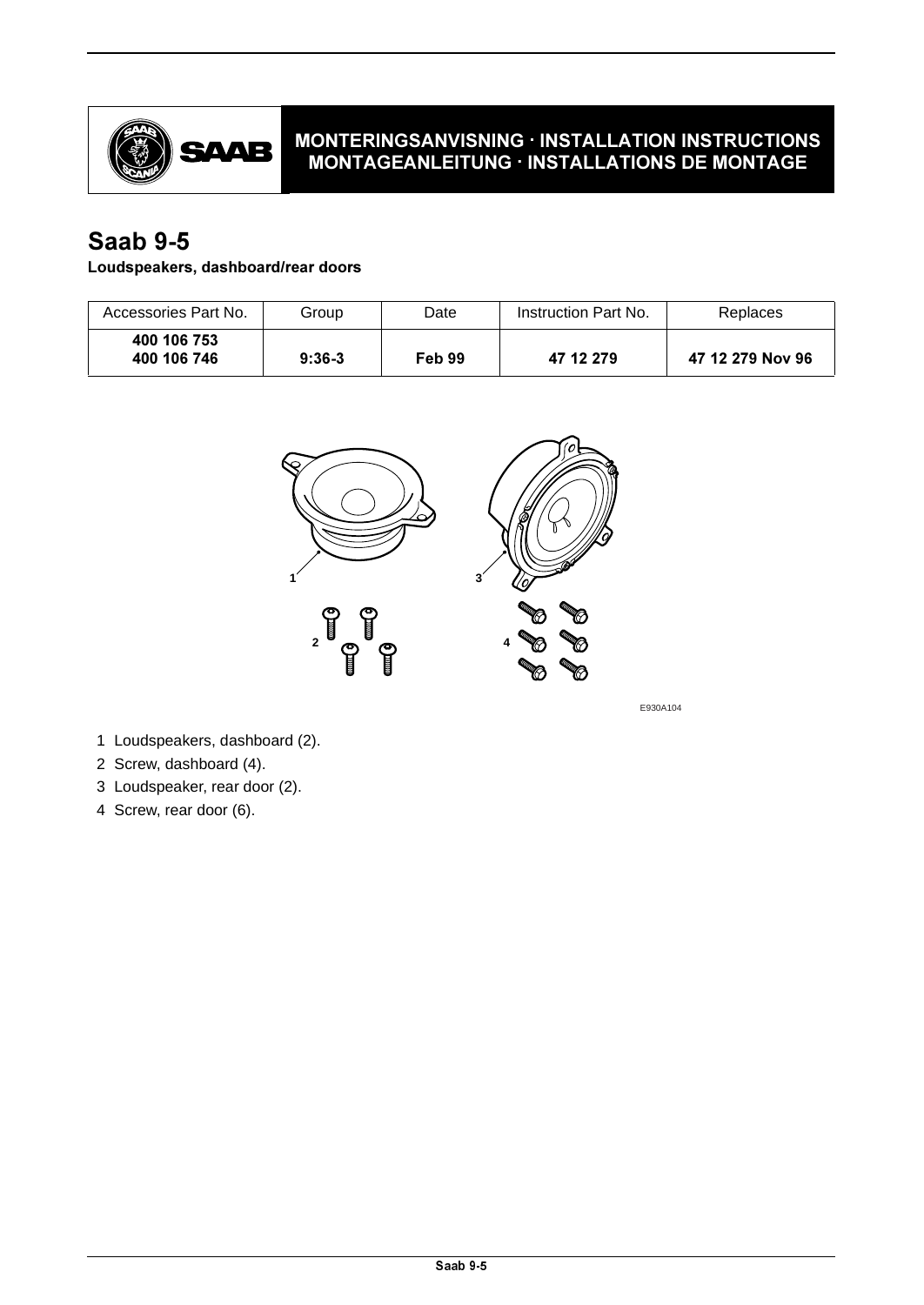



#### Loudspeakers, dashboard

- 1 Remove the loudspeaker grille.
- 2 Locate the loudspeaker connector.
- 3 Snip the cable tie securing the wiring.
- 4 Plug the connector into the loudspeaker.
- 5 Fit the loudspeaker in place and secure it with two screws.
- 6 Fit the other loudspeaker, following the same procedure.
- 7 Turn on the radio and make sure both loudspeakers are working.
- 8 Snap both loudspeaker grilles back into place.